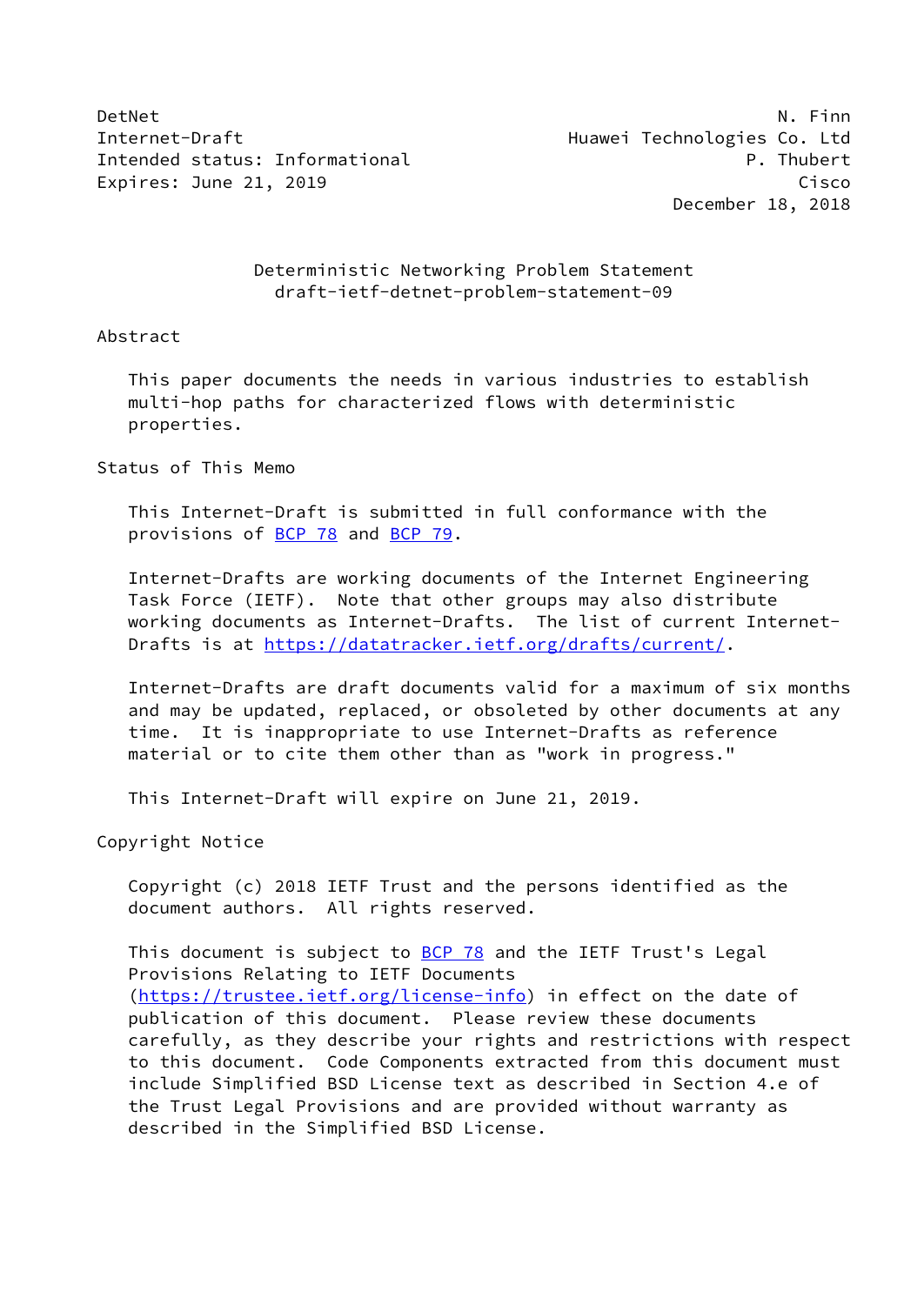<span id="page-1-1"></span>Internet-Draft Deterministic Networking Problem Statement December 2018

# Table of Contents

|                                                               |  |  |  | $\overline{2}$ |
|---------------------------------------------------------------|--|--|--|----------------|
| On Deterministic Networking 3<br>2.                           |  |  |  |                |
|                                                               |  |  |  | 6              |
|                                                               |  |  |  | 6              |
|                                                               |  |  |  | 6              |
| 3.3. Centralized Path Computation and Installation $\cdots$ 6 |  |  |  |                |
| $3.4$ . Distributed Path Setup 7                              |  |  |  |                |
|                                                               |  |  |  | 8              |
|                                                               |  |  |  | 8              |
| 5.                                                            |  |  |  |                |
| 6.                                                            |  |  |  |                |
|                                                               |  |  |  | 9              |
|                                                               |  |  |  | <u> 10</u>     |

#### <span id="page-1-0"></span>[1](#page-1-0). Introduction

 The Deterministic Networking Use Cases [\[I-D.ietf-detnet-use-cases](#page-10-1)] document illustrates that beyond the classical case of industrial automation and control systems (IACS), there are in fact multiple industries with strong and yet relatively similar needs for deterministic network services with latency guarantees and ultra-low packet loss.

 The generalization of the needs for more deterministic networks have led to the IEEE 802.1 AVB Task Group becoming the Time-Sensitive Networking (TSN) [\[IEEE802.1TSNTG](#page-10-2)] Task Group (TG), with a muchexpanded constituency from the industrial and vehicular markets.

 Along with this expansion, the networks in consideration are becoming larger and structured, requiring deterministic forwarding beyond the LAN boundaries. For instance, IACS segregates the network along the broad lines of the Purdue Enterprise Reference Architecture (PERA) [\[ISA95](#page-10-3)], typically using deterministic local area networks for level 2 control systems, whereas public infrastructures such as Electricity Automation require deterministic properties over the Wide Area. The realization is now coming that the convergence of IT and Operational Technology (OT) networks requires Layer-3, as well as Layer-2, capabilities.

 While the initial user base has focused almost entirely on Ethernet physical media and Ethernet-based bridging protocol from several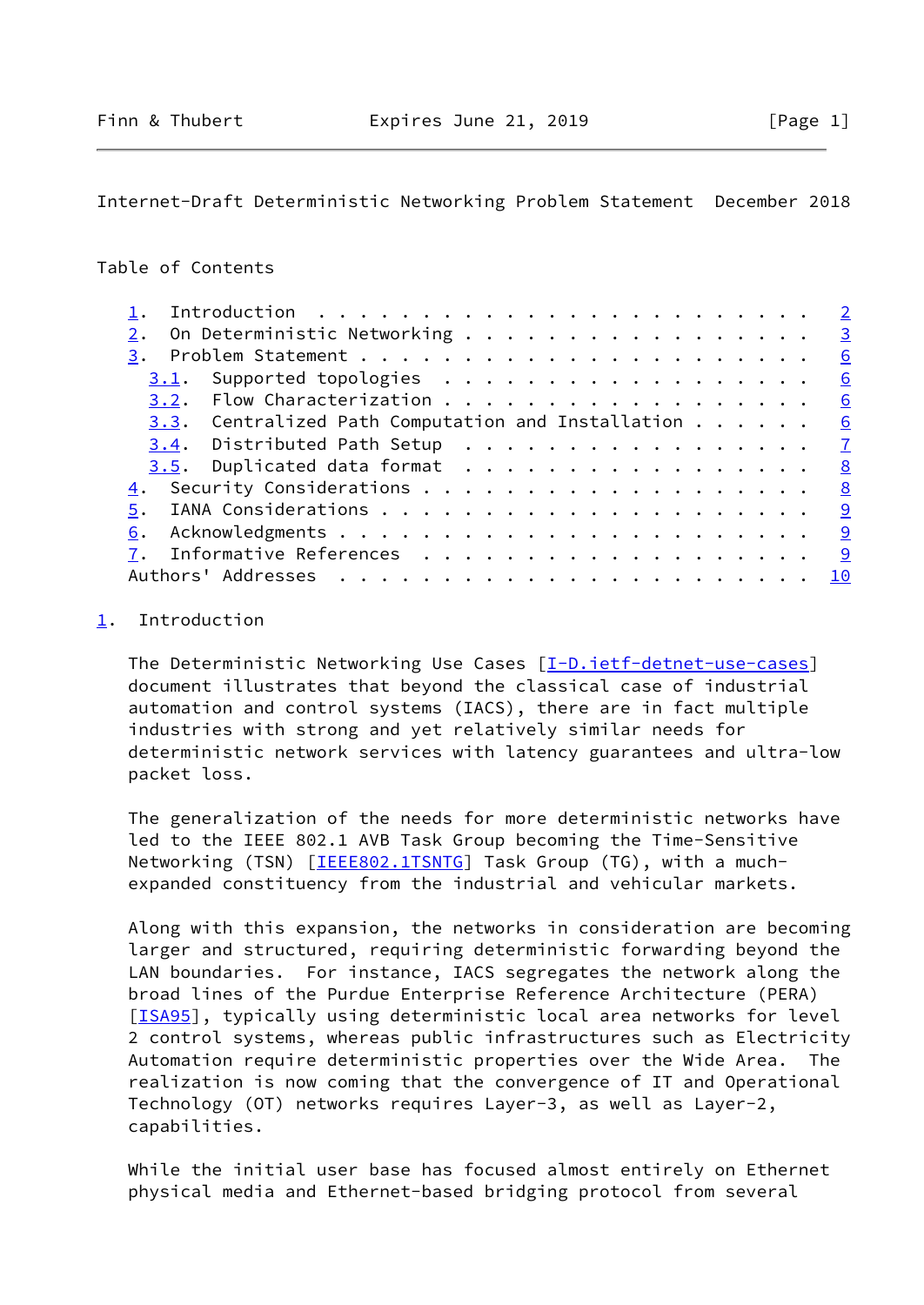Standards Development Organizations, the need for Layer-3 expressed above, must not be confined to Ethernet and Ethernet-like media. While such media must be encompassed by any useful Deterministic Networking (DetNet) Architecture, cooperation between IETF and other SDOs must not be limited to IEEE or IEEE 802. Furthermore, while the

Finn & Thubert **Expires June 21, 2019** [Page 2]

<span id="page-2-0"></span>Internet-Draft Deterministic Networking Problem Statement December 2018

 work completed and ongoing in other SDOs, and in IEEE 802 in particular, provide an obvious starting point for a DetNet architecture, we must not assume that these other SDOs' work confines the space in which the DetNet architecture progresses.

 The properties of deterministic networks will have specific requirements for the use of routed networks to support these applications and a new model must be proposed to integrate determinism in IT technology. The proposed model should enable a fully scheduled operation orchestrated by a central controller, and may support a more distributed operation with probably lesser capabilities. In any fashion, the model should not compromise the ability of a network to keep carrying the sorts of traffic that is already carried today in conjunction with new, more deterministic flows. Forward note: The DetNet Architecture [\[I-D.ietf-detnet-architecture](#page-9-4)] is the document produced by the DetNet WG to describe that model.

 At the time of this writing, the expectation is that once the abstract model is agreed upon, the IETF will specify the signaling elements to be used to establish a path and the tagging elements to be used identify the flows that are to be forwarded along that path. The expectation is also that IETF will specify the necessary protocols, or protocol additions, based on relevant IETF technologies, to implement the selected model.

 A desirable outcome of the work is the capability to establish a multi-hop path over the IP or MPLS network, for a particular flow with given timing and precise throughput requirements, and carry this particular flow along the multi-hop path with such characteristics as low latency and ultra-low jitter, reordering and/or replication and elimination of packets over non-congruent paths for a higher delivery ratio, and/or zero congestion loss, regardless of the amount of other flows in the network.

Depending on the network capabilities and on the current state,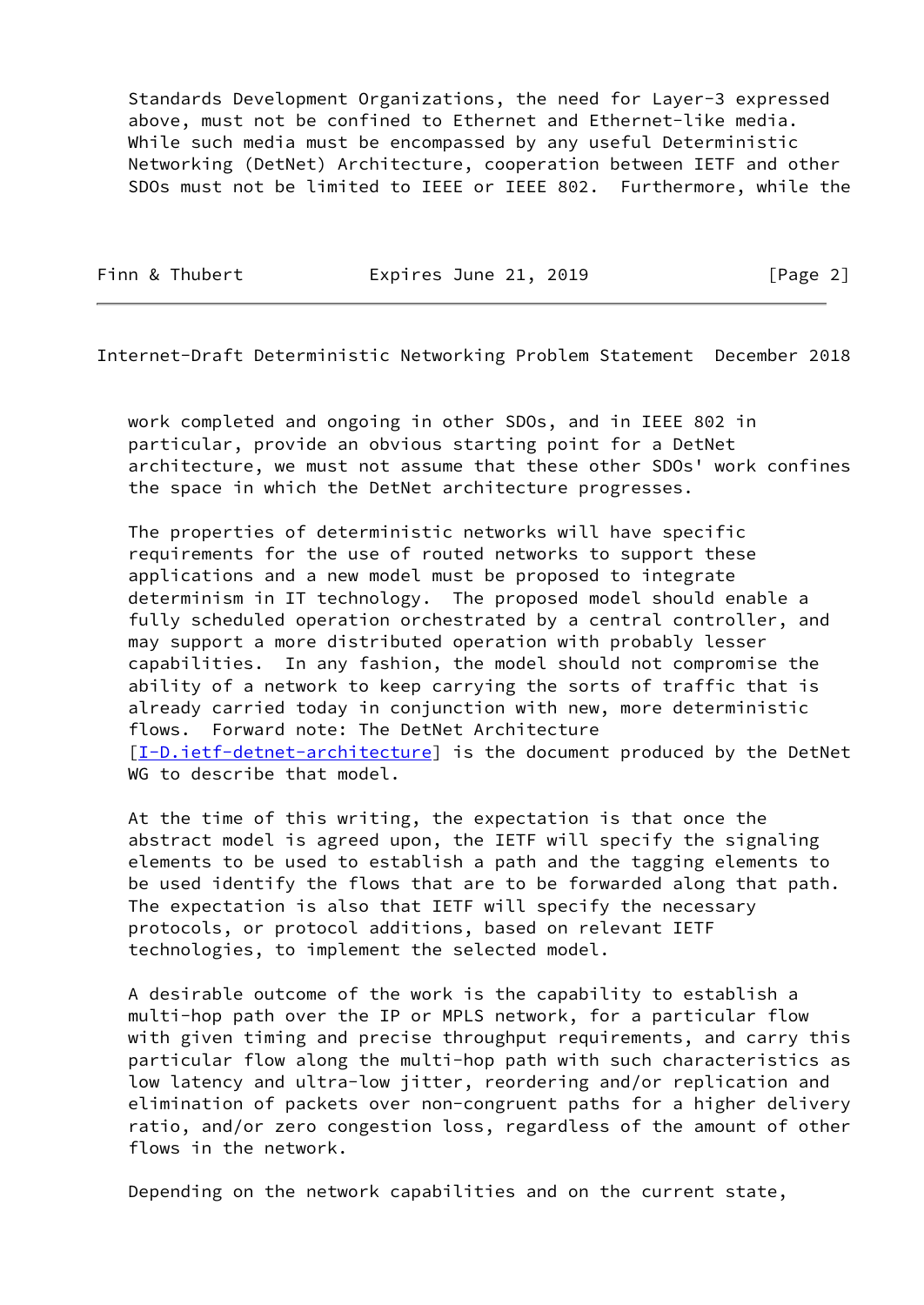requests to establish a path by an end-node or a network management entity may be granted or rejected, an existing path may be moved or removed, and DetNet flows exceeding their contract may face packet declassification and drop.

## <span id="page-3-0"></span>[2](#page-3-0). On Deterministic Networking

 The Internet is not the only digital network that has grown dramatically over the last 30-40 years. Video and audio entertainment, and control systems for machinery, manufacturing processes, and vehicles are also ubiquitous, and are now based almost entirely on digital technologies. Over the past 10 years, engineers

| Finn & Thubert | Expires June 21, 2019 | [Page 3] |
|----------------|-----------------------|----------|
|----------------|-----------------------|----------|

Internet-Draft Deterministic Networking Problem Statement December 2018

 in these fields have come to realize that significant advantages in both cost and in the ability to accelerate growth can be obtained by basing all of these disparate digital technologies on packet networks.

 The goals of Deterministic Networking are to enable the migration of applications with critical timing and reliability issues that currently use special-purpose fieldbus technologies (HDMI, CANbus, ProfiBus, etc... even RS-232!) to packet technologies in general, and the Internet Protocol in particular, and to support both these new applications, and existing packet network applications, over the same physical network. In other words, a Deterministic Network is backwards compatible with (capable of transporting) statistically multiplexed traffic while preserving the properties of the accepted deterministic flows.

The Deterministic Networking Use Cases [\[I-D.ietf-detnet-use-cases](#page-10-1)] document indicates that applications in multiple fields need some or all of a suite of features that includes:

- 1. Time synchronization of all host and network nodes (routers and/ or bridges), accurate to something between 10 nanoseconds and 10 microseconds, depending on the application.
- 2. Support for Deterministic packet flows that:
	- \* Can be unicast or multicast;
	- \* Need absolute guarantees of minimum and maximum latency end-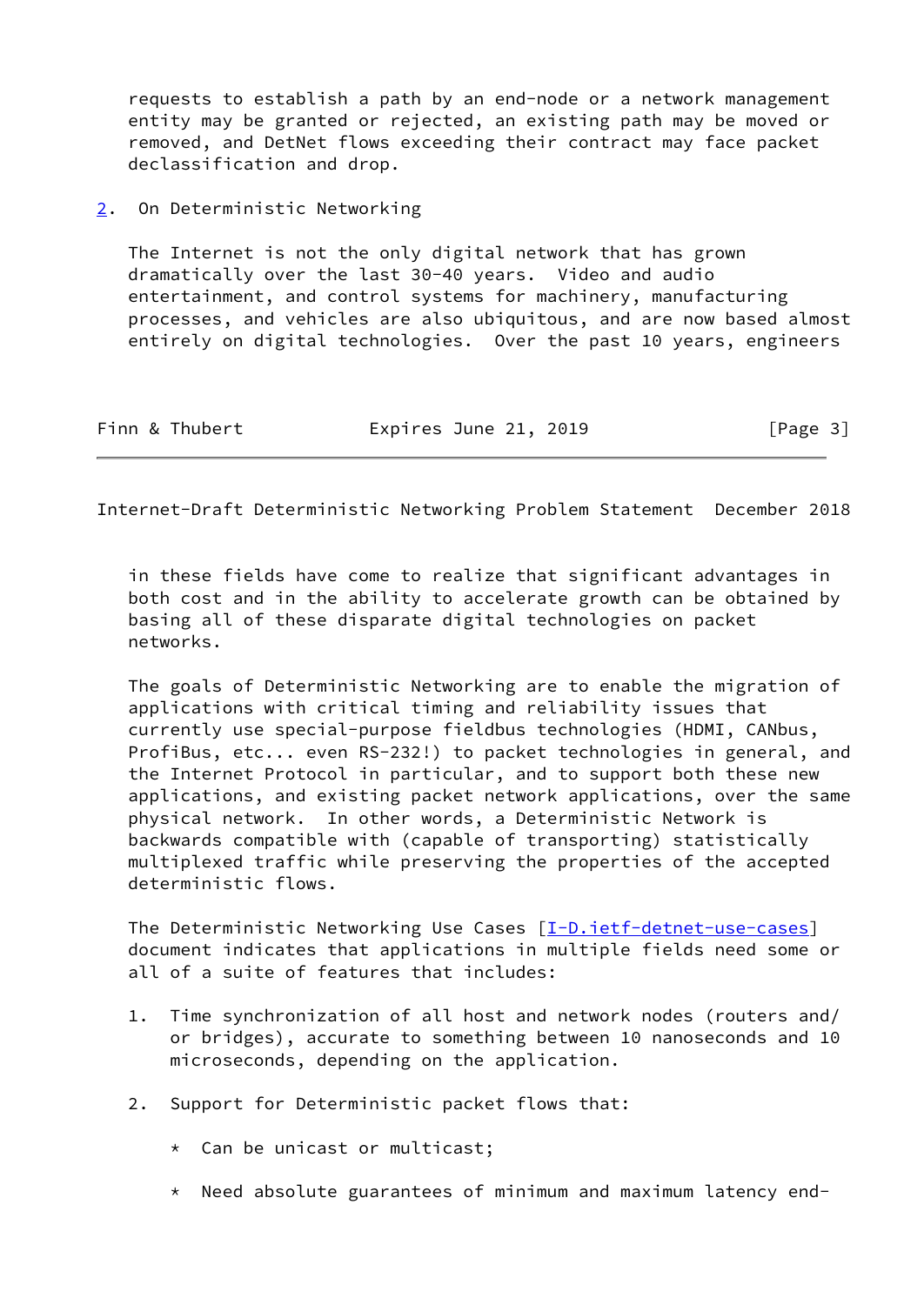to-end across the network; sometimes a tight jitter is required as well;

- \* Need a packet loss ratio beyond the classical range for a particular medium, in the range of 10^-9 to 10^-12, or better, on Ethernet, and in the order of 10^-5 in Wireless Sensor Mesh Networks;
- $*$  Can, in total, absorb more than half of the network's available bandwidth (that is, massive over-provisioning is ruled out as a solution);
- \* Cannot suffer throttling, congestion feedback, or any other network-imposed transmission delay, although the flows can be meaningfully characterized either by a fixed, repeating transmission schedule, or by a maximum bandwidth and packet size;

| Finn & Thubert | Expires June 21, 2019 | [Page 4] |
|----------------|-----------------------|----------|
|                |                       |          |

Internet-Draft Deterministic Networking Problem Statement December 2018

- 3. Multiple methods to schedule, shape, limit, and otherwise control the transmission of critical packets at each hop through the network data plane;
- 4. Robust defenses against misbehaving hosts, routers, or bridges, both in the data and control planes, with guarantees that a critical flow within its guaranteed resources cannot be affected by other flows whatever the pressures on the network - more on the specific threats against DetNet in the DetNet Security Considerations  $[\underline{I-D.iett-det-set-security}]$  document;
- 5. One or more methods to reserve resources in bridges and routers to carry these flows.

 Time synchronization techniques need not be addressed by an IETF Working Group; there are a number of standards available for this purpose, including IEEE 1588, IEEE 802.1AS, and more.

 The multicast, latency, loss ratio, and non-throttling needs are made necessary by the algorithms employed by the applications. They are not simply the transliteration of fieldbus needs to a packet-based fieldbus simulation, but reflect fundamental mathematics of the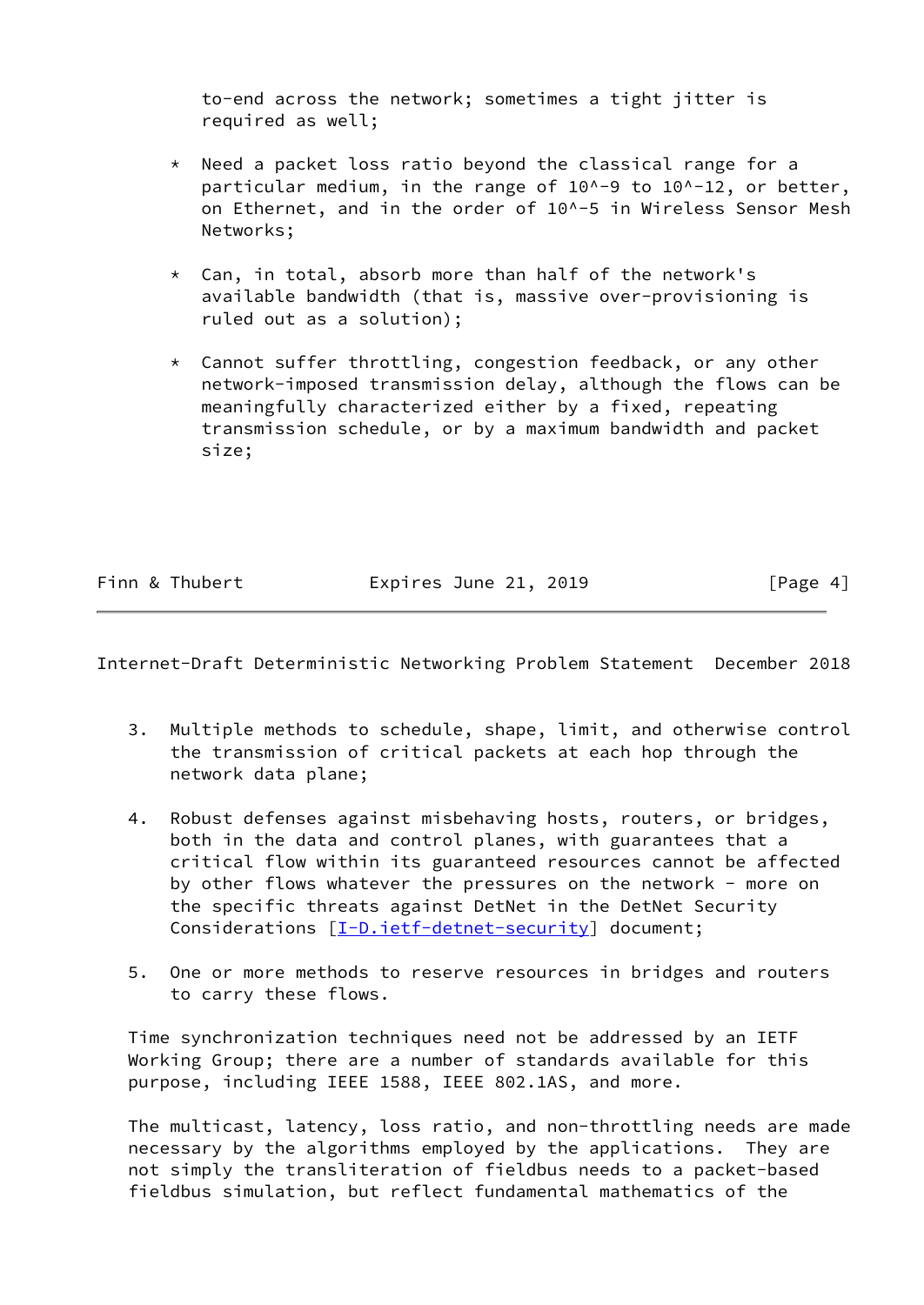control of a physical system.

With classical forwarding latency- and loss-sensitive packets across a network, interactions among different critical flows introduce fundamental uncertainties in delivery schedules. The details of the queuing, shaping, and scheduling algorithms employed by each bridge or router to control the output sequence on a given port affect the detailed makeup of the output stream, e.g. how finely a given flow's packets are mixed among those of other flows.

 This, in turn, has a strong effect on the buffer requirements, and hence the latency guarantees deliverable, by the next bridge or router along the path. For this reason, the IEEE 802.1 Time- Sensitive Networking Task Group has defined a new set of queuing, shaping, and scheduling algorithms that enable each bridge or router to compute the exact number of buffers to be allocated for each flow or class of flows.

 Robustness is a common need for networking protocols, but plays a more important part in real-time control networks, where expensive equipment, and even lives, can be lost due to misbehaving equipment.

 Reserving resources before packet transmission is the one fundamental shift in the behavior of network applications that is impossible to avoid. In the first place, a network cannot deliver finite latency and practically zero packet loss to an arbitrarily high offered load.

| Finn & Thubert<br>Expires June 21, 2019<br>[Page 5] |
|-----------------------------------------------------|
|-----------------------------------------------------|

<span id="page-5-1"></span>Internet-Draft Deterministic Networking Problem Statement December 2018

 Secondly, achieving practically zero packet loss for un-throttled (though bandwidth limited) flows means that bridges and routers have to dedicate buffer resources to specific flows or to classes of flows. The requirements of each reservation have to be translated into the parameters that control each host's, bridge's, and router's queuing, shaping, and scheduling functions and delivered to the hosts, bridges, and routers.

<span id="page-5-0"></span>[3](#page-5-0). Problem Statement

<span id="page-5-2"></span>[3.1](#page-5-2). Supported topologies

 In some use cases, the end point which run the application is involved in the deterministic networking operation, for instance by controlling certain aspects of its throughput such as rate or precise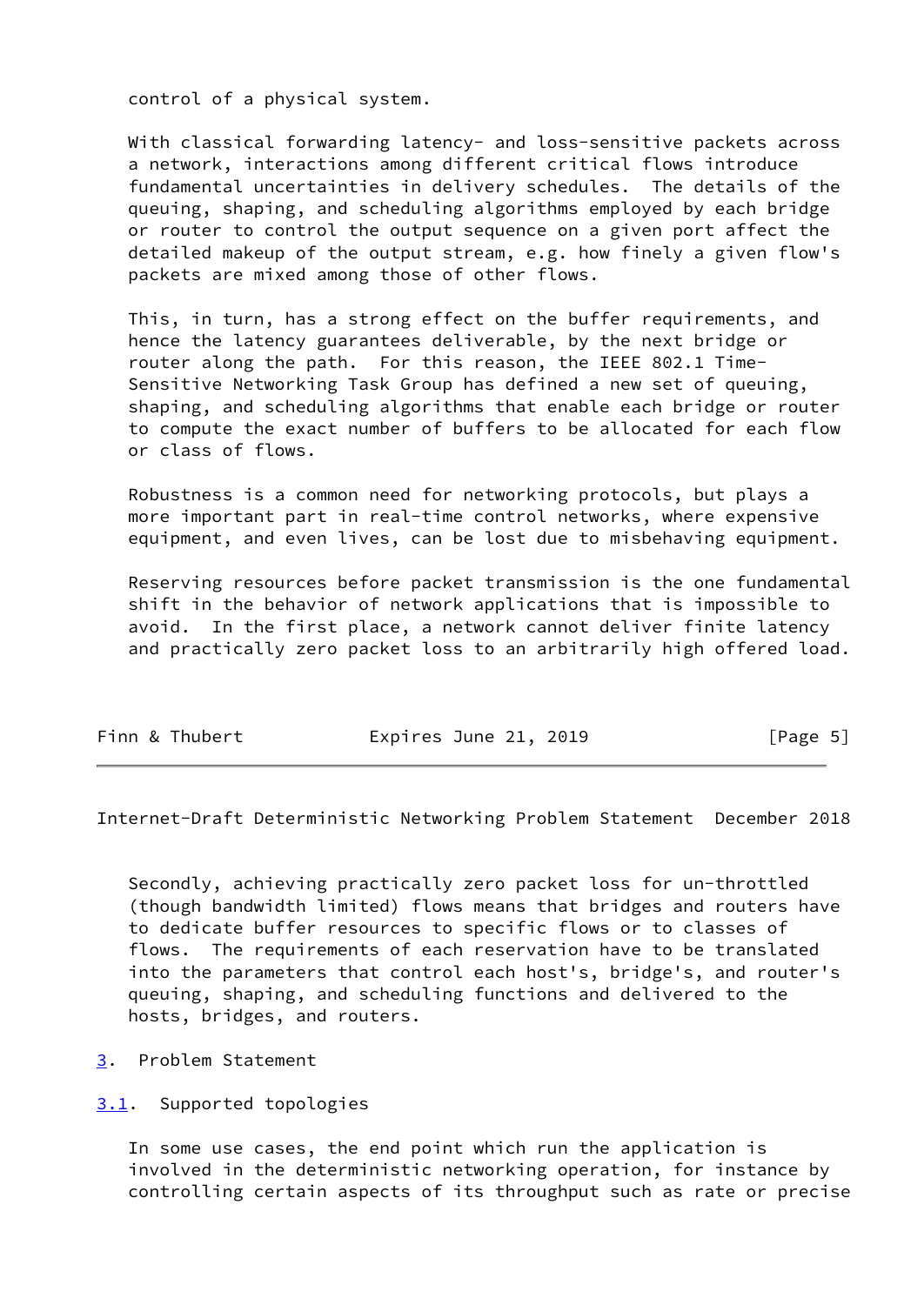time of emission. In that case, the deterministic path is end-to-end from application host to application host.

 On the other end, the deterministic portion of a path may be a tunnel between an ingress and an egress router. In any case, routers and switches in between should not need to be aware whether the path is end-to-end or a tunnel.

 While it is clear that DetNet does not aim at setting up deterministic paths over the global Internet, there is still a lack of clarity on the limits of a domain where a deterministic path can be set up. These limits may depend in the technology that is used to set the path up, whether it is centralized or distributed.

<span id="page-6-0"></span>[3.2](#page-6-0). Flow Characterization

 Deterministic forwarding can only apply on flows with well-defined characteristics such as periodicity and burstiness. Before a path can be established to serve them, the expression of those characteristics, and how the network can serve them, for instance in shaping and forwarding operations, must be specified.

<span id="page-6-1"></span>[3.3](#page-6-1). Centralized Path Computation and Installation

 A centralized routing model, such as provided with a Path Computation Element (PCE) (see [[RFC4655\]](https://datatracker.ietf.org/doc/pdf/rfc4655)), enables global and per-flow optimizations. The model is attractive but a number of issues are left to be solved. In particular:

 o whether and how the path computation can be installed by 1) an end device or 2) a Network Management entity,

Finn & Thubert **Expires June 21, 2019** [Page 6]

<span id="page-6-2"></span>Internet-Draft Deterministic Networking Problem Statement December 2018

 o and how the path is set up, either by installing state at each hop with a direct interaction between the forwarding device and the PCE, or along a path by injecting a source-routed request at one end of the path following classical Traffic Engineering (TE) models.

 To enable a centralized model, DetNet should produce a description of the high level interaction and data models to: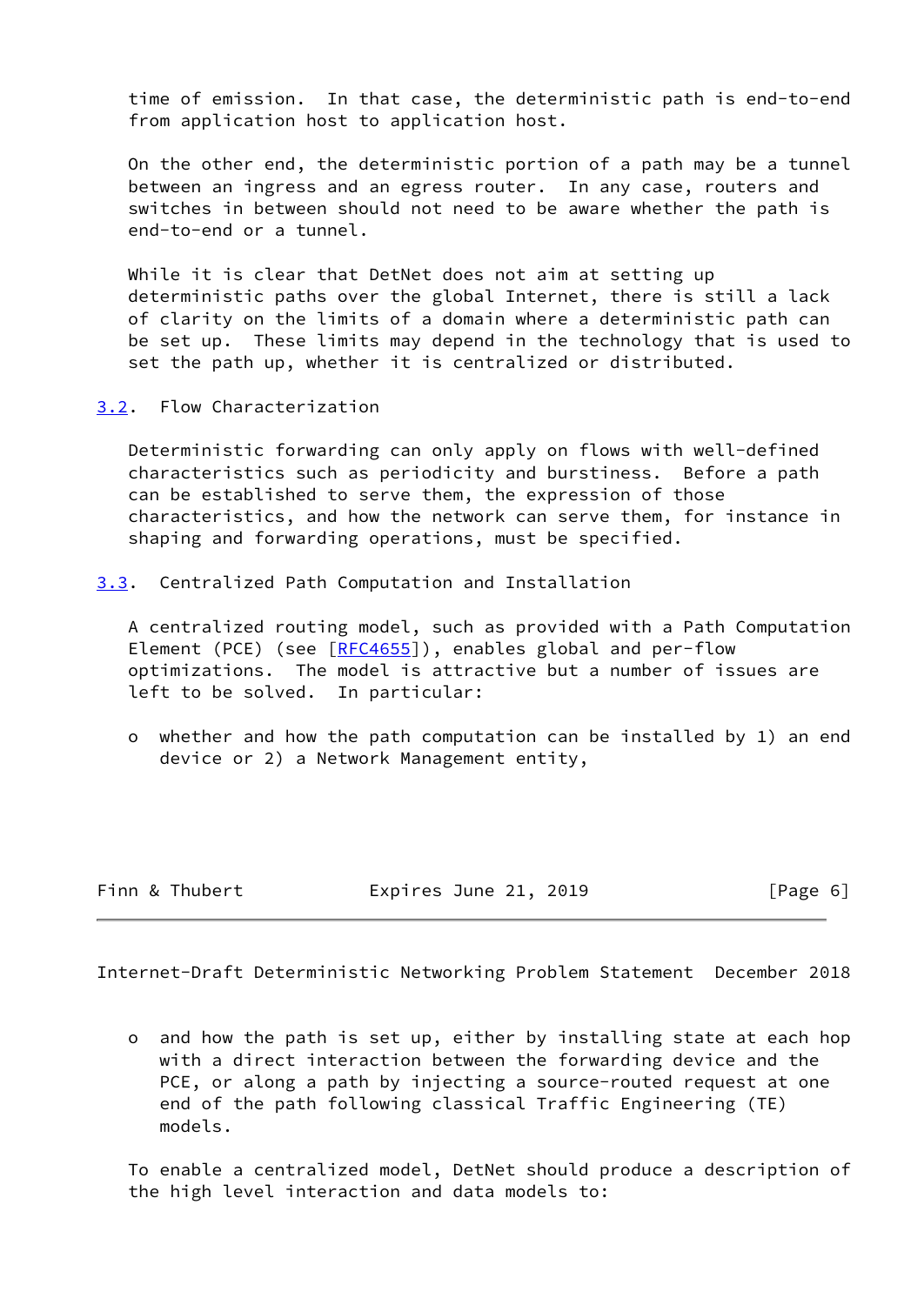- o report the topology and device capabilities to the central controller;
- o establish a direct interface between the centralized PCE to each device under its control in order to enable a vertical signaling
- o request a path setup for a new flow with particular characteristics over the service interface and control it through its life cycle;
- o support for life cycle management for a path (instantiate/modify/update/delete)
- o support for adaptability to cope with various events such as loss of a link, etc...
- o expose the status of the path to the end devices (UNI interface)
- o provide additional reliability through redundancy, in particular with packet Packet Replication, Elimination and Ordering Functions (PREOF) where the former may generate an out-of-order delivery that may need to be corrected corrected by the latter;
- o indicate the flows and packet sequences in-band with the flows, this is needed for flows that require PREOF in order to isolate duplicates and reorder in the end;

<span id="page-7-0"></span>[3.4](#page-7-0). Distributed Path Setup

 Whether a distributed alternative without a PCE can be valuable could be studied as well. Such an alternative could for instance inherit from the Resource ReSerVation Protocol [\[RFC3209](https://datatracker.ietf.org/doc/pdf/rfc3209)] (RSVP-TE) flows. But the focus of the work should be to deliver the centralized approach first.

 To enable a RSVP-TE like functionality, the following steps would take place:

Finn & Thubert **Expires June 21, 2019** [Page 7]

<span id="page-7-1"></span>Internet-Draft Deterministic Networking Problem Statement December 2018

1. Neighbors and their capabilities are discovered and exposed to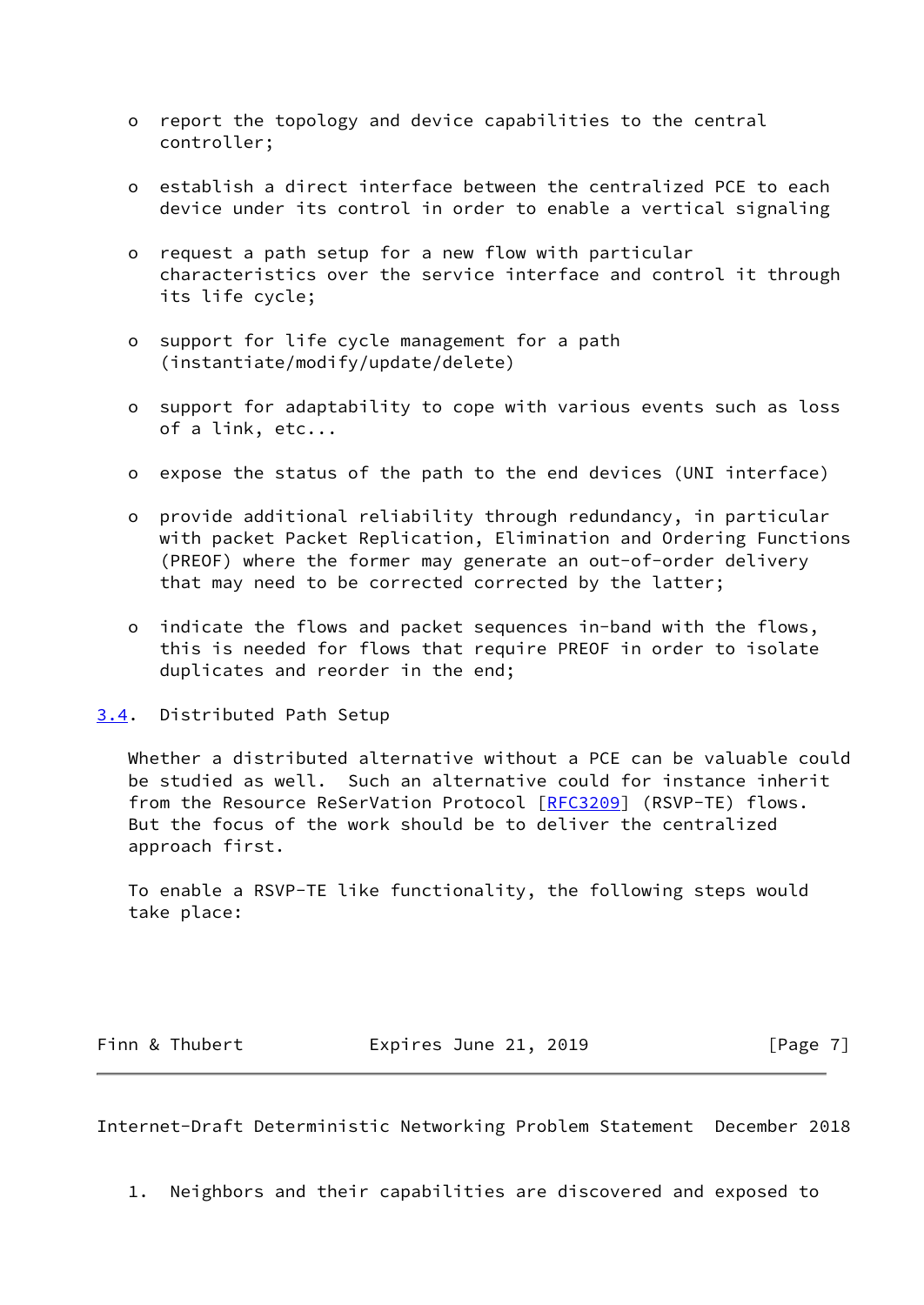compute a path that fits the DetNet constraints, typically of latency, time precision and resource availability.

- 2. A constrained path is calculated with an improved version of Constrained Shortest Path First (CSPF) that is aware of DetNet.
- 3. The path may be installed using a control protocol such as RSVP- TE, associated with flow identification, per-hop behavior such as Packet Replication and Elimination, and blocked resources. In that case, traffic flows can be transported through an MPLS-TE tunnel, using the reserved resources for this flow at each hop.

# <span id="page-8-0"></span>[3.5](#page-8-0). Duplicated data format

 In some cases the duplication and elimination of packets over non congruent paths is required to achieve a sufficiently high delivery ratio to meet application needs. In these cases, a small number of packet formats and supporting protocols are required (preferably, just one) to serialize the packets of a DetNet stream at one point in the network, replicate them at one or more points in the network, and discard duplicates at one or more other points in the network, including perhaps the destination host. Using an existing solution would be preferable to inventing a new one.

<span id="page-8-1"></span>[4](#page-8-1). Security Considerations

 Security in the context of Deterministic Networking has an added dimension; the time of delivery of a packet can be just as important as the contents of the packet, itself. A man-in-the-middle attack, for example, can impose, and then systematically adjust, additional delays into a link, and thus disrupt or subvert a real-time application without having to crack any encryption methods employed. See [\[RFC7384](https://datatracker.ietf.org/doc/pdf/rfc7384)] for an exploration of this issue in a related context.

 Typical control networks today rely on complete physical isolation to prevent rogue access to network resources. DetNet enables the virtualization of those networks over a converged IT/OT infrastructure. Doing so, DetNet introduces an additional risk that flows interact and interfere with one another as they share physical resources such as Ethernet trunks and radio spectrum. The requirement is that there is no possible data leak from and into a deterministic flow, and in a more general fashion there is no possible influence whatsoever from the outside on a deterministic flow. The expectation is that physical resources are effectively associated with a given flow at a given point of time. In that model, Time Sharing of physical resources becomes transparent to the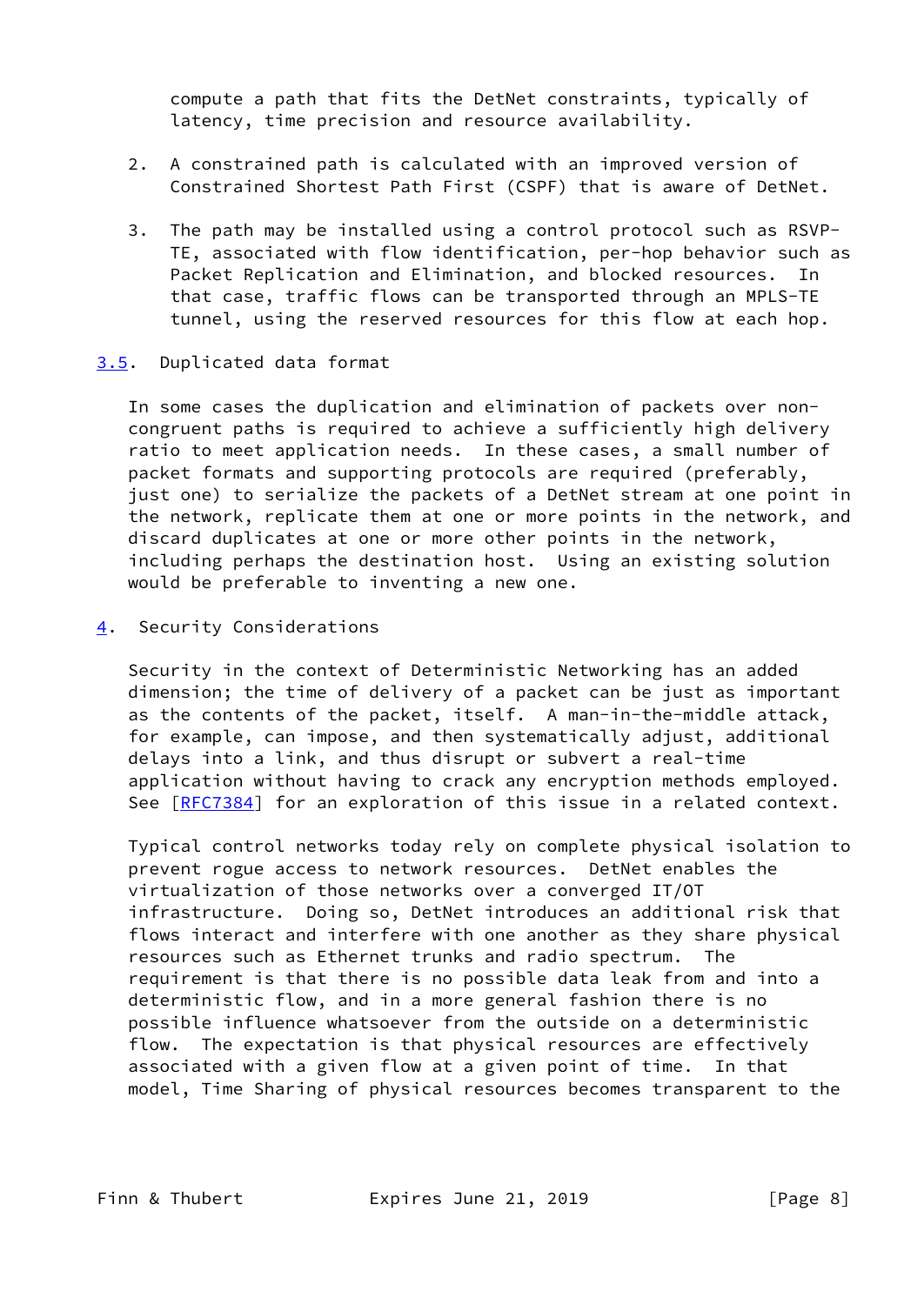<span id="page-9-1"></span>Internet-Draft Deterministic Networking Problem Statement December 2018

 individual flows which have no clue whether the resources are used by other flows at other times.

The overall security of a deterministic system must cover:

- o the protection of the signaling protocol
- o the authentication and authorization of the controlling nodes including plug-and-play participating end systems.
- o the identification and shaping of the flows
- o the isolation of flows from leakage and other influences from any activity sharing physical resources.

 The specific threats against DetNet are further discussed in the DetNet Security Considerations  $[I-D.iett-detnet-security]$  document.

<span id="page-9-0"></span>[5](#page-9-0). IANA Considerations

This document does not require an action from IANA.

<span id="page-9-2"></span>[6](#page-9-2). Acknowledgments

 The authors wish to thank Lou Berger, Pat Thaler, Jouni Korhonen, Janos Farkas, Stewart Bryant, Andrew Malis, Ethan Grossman, Patrick Wetterwald, Subha Dhesikan, Matthew Miller, Erik Nordmark, George Swallow, Rodney Cummings, Ines Robles, Shwetha Bhandari, Rudy Klecka, Anca Zamfir, David Black, Thomas Watteyne, Shitanshu Shah, Kiran Makhijani, Craig Gunther, Warren Kumari, Wilfried Steiner, Marcel Kiessling, Karl Weber, Alissa Cooper, and Benjamin Kaduk for their various contributions to this work.

<span id="page-9-3"></span>[7](#page-9-3). Informative References

<span id="page-9-4"></span>[I-D.ietf-detnet-architecture]

 Finn, N., Thubert, P., Varga, B., and J. Farkas, "Deterministic Networking Architecture", [draft-ietf](https://datatracker.ietf.org/doc/pdf/draft-ietf-detnet-architecture-09) [detnet-architecture-09](https://datatracker.ietf.org/doc/pdf/draft-ietf-detnet-architecture-09) (work in progress), October 2018.

<span id="page-9-5"></span>[I-D.ietf-detnet-security]

 Mizrahi, T., Grossman, E., Hacker, A., Das, S., Dowdell, J., Austad, H., Stanton, K., and N. Finn, "Deterministic Networking (DetNet) Security Considerations", [draft-ietf](https://datatracker.ietf.org/doc/pdf/draft-ietf-detnet-security-03) [detnet-security-03](https://datatracker.ietf.org/doc/pdf/draft-ietf-detnet-security-03) (work in progress), October 2018.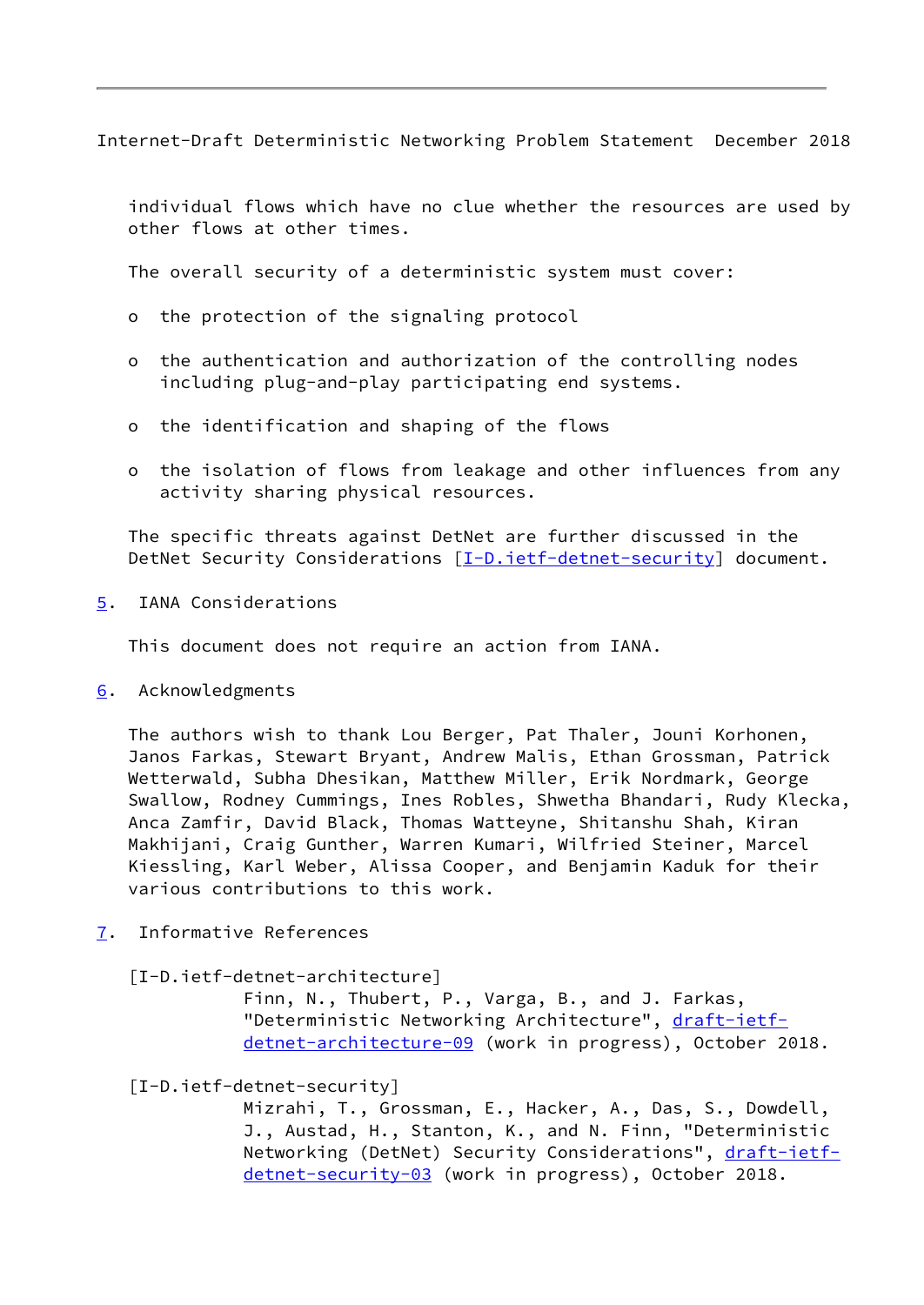<span id="page-10-0"></span>Internet-Draft Deterministic Networking Problem Statement December 2018

- <span id="page-10-2"></span><span id="page-10-1"></span> [I-D.ietf-detnet-use-cases] Grossman, E., "Deterministic Networking Use Cases", [draft](https://datatracker.ietf.org/doc/pdf/draft-ietf-detnet-use-cases-19) [ietf-detnet-use-cases-19](https://datatracker.ietf.org/doc/pdf/draft-ietf-detnet-use-cases-19) (work in progress), October 2018.
	- [IEEE802.1TSNTG]

 IEEE Standards Association, "IEEE 802.1 Time-Sensitive Networks Task Group", 2013, <[http://www.ieee802.org/1/pages/avbridges.html>](http://www.ieee802.org/1/pages/avbridges.html).

- <span id="page-10-3"></span>[ISA95] ANSI/ISA, "Enterprise-Control System Integration Part 1: Models and Terminology", 2000, <[https://www.isa.org/isa95/>](https://www.isa.org/isa95/).
- [RFC3209] Awduche, D., Berger, L., Gan, D., Li, T., Srinivasan, V., and G. Swallow, "RSVP-TE: Extensions to RSVP for LSP Tunnels", [RFC 3209](https://datatracker.ietf.org/doc/pdf/rfc3209), DOI 10.17487/RFC3209, December 2001, <[https://www.rfc-editor.org/info/rfc3209>](https://www.rfc-editor.org/info/rfc3209).
- [RFC4655] Farrel, A., Vasseur, J., and J. Ash, "A Path Computation Element (PCE)-Based Architecture", [RFC 4655](https://datatracker.ietf.org/doc/pdf/rfc4655), DOI 10.17487/RFC4655, August 2006, <[https://www.rfc-editor.org/info/rfc4655>](https://www.rfc-editor.org/info/rfc4655).
- [RFC7384] Mizrahi, T., "Security Requirements of Time Protocols in Packet Switched Networks", [RFC 7384](https://datatracker.ietf.org/doc/pdf/rfc7384), DOI 10.17487/RFC7384, October 2014, [<https://www.rfc-editor.org/info/rfc7384](https://www.rfc-editor.org/info/rfc7384)>.

Authors' Addresses

 Norman Finn Huawei Technologies Co. Ltd 3755 Avocado Blvd. PMB 436 La Mesa, California 91941 US

 Phone: +1 925 980 6430 Email: norman.finn@mail01.huawei.com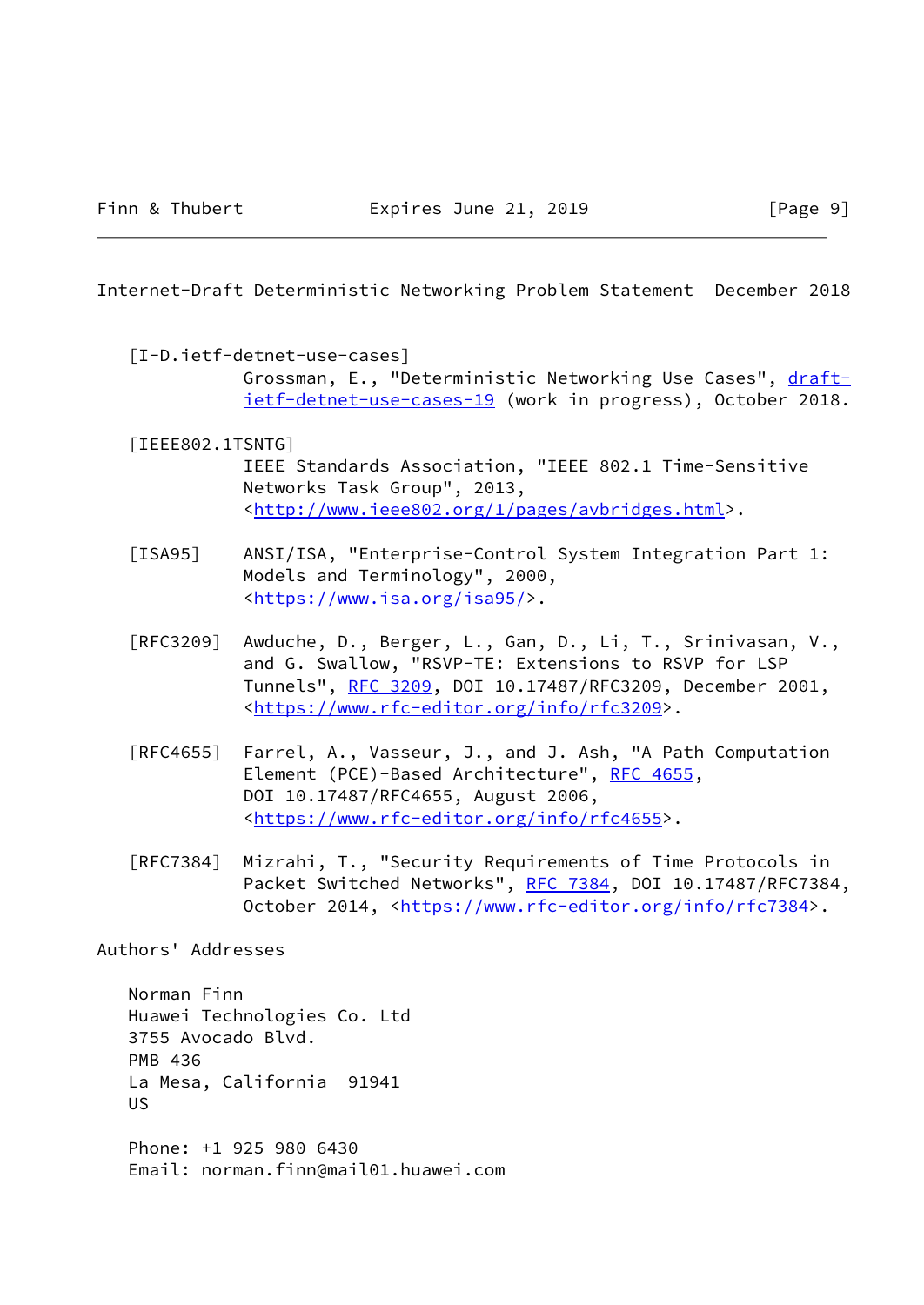Finn & Thubert **Expires June 21, 2019** [Page 10]

Internet-Draft Deterministic Networking Problem Statement December 2018

 Pascal Thubert Cisco Systems Village d'Entreprises Green Side 400, Avenue de Roumanille Batiment T3 Biot - Sophia Antipolis 06410 FRANCE

 Phone: +33 497 232 634 Email: pthubert@cisco.com